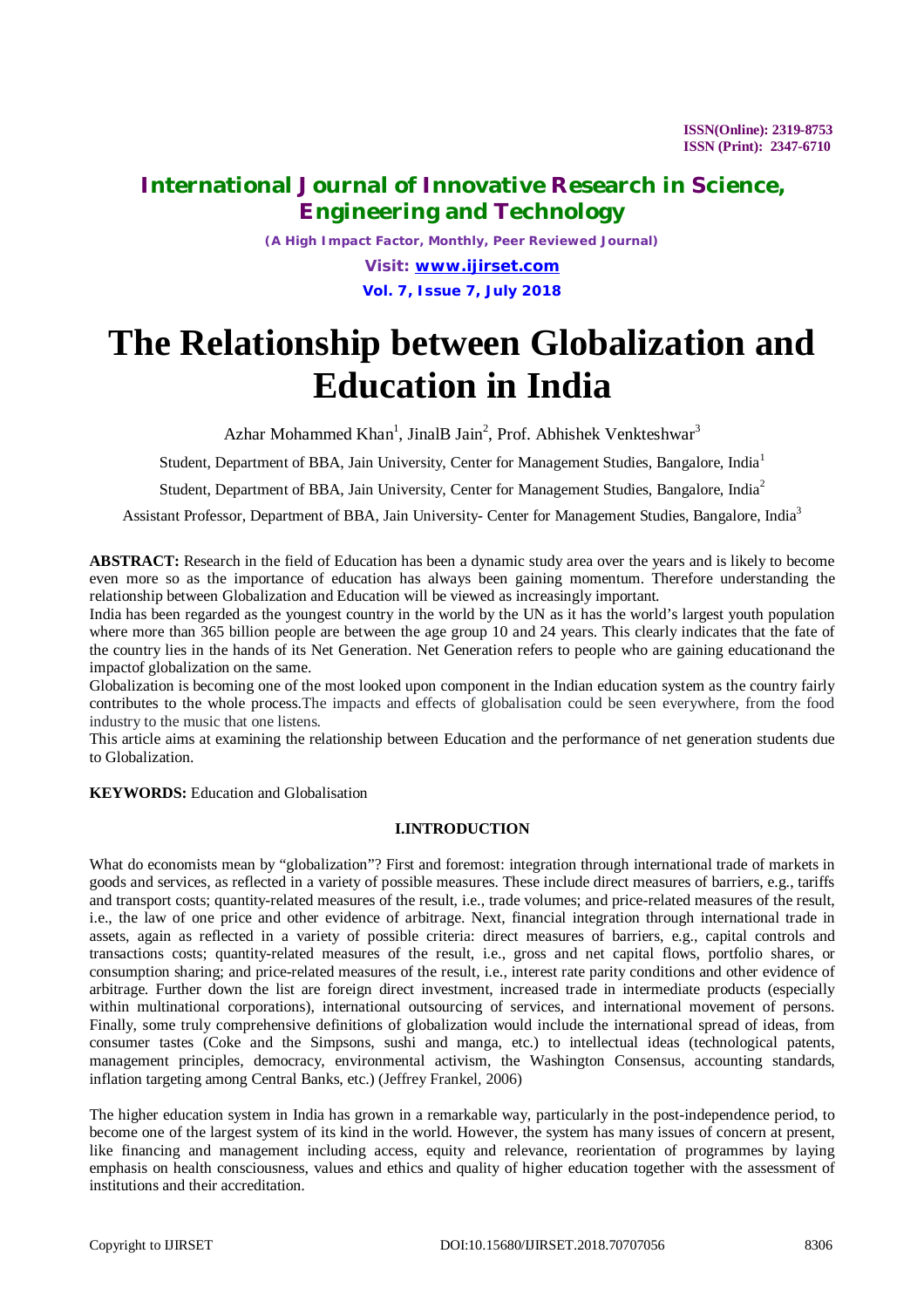*(A High Impact Factor, Monthly, Peer Reviewed Journal)*

### *Visit: [www.ijirset.com](http://www.ijirset.com)* **Vol. 7, Issue 7, July 2018**

### **II.LITERATURE REVIEW**

The literature review considered for this exploratory research covers Globalization and Education.

### **Globalization**

According to Dani Rodrik, "Electorates around the world were told not only that globalization was inevitable, but also that it necessarily took the particular form they were witnessing. The nation-state, it was said, was the enemy of globalization, and therefore had to get out of the way. Globalization required ever-stronger global rules mandated by trade agreements, multilateral organizations and international networks of regulators. But not to worry: it would promote economic progress and political harmony, even if not for everyone right away." (Dani Rodrik, 2017)

According to Tim Bowler, "Millions around the globe may have taken to the streets in recent years to protest against the impact of globalisation on their jobs and communities - but this backlash is only likely to grow as globalisation itself becomes more disruptive." (Tim Bowler, 2017)

According to Jeannette Murphy, "Globalization is one of the characteristics that define the beginning of the 21st century. Yet, there is no single agreed definition of what it is, and there are widely divergent views of what it means in terms of its economic and social repercussions, including its impact on health. What is clear is that it is a multidimensional process encompassing economic, social, cultural political and technological components, and that it defines much of the environment within which health is determined." (Jeannette Murphy, 2008)

#### **Education**

According to Pawan Agarwal, "Higher education is critical to India's aspirations of emerging as a major player in the global knowledge economy. The global competitiveness of Indian industry and also its employment generation potential is clearly dependent on availability of required skills and trained personnel. But as several recent studies have revealed the overall state of Indian higher education is dismal and therefore poses a severe constraint on the supply of qualified manpower. Despite remarkable progress in reforms covering a number of sectors and sub-sectors of the economy, there is little informed debate on reforms in higher education."(Pawan Agarwal, 2006)

According to SanatKaul, "India today is definitely at par with the knowledge sectors of the top economies of the world. Extensive fundamental and applied research is being undertaken here. The world's biggest multinational companies are not only opening their backroom offices, but also their R&D centres in India. This trend is apparent not just in software development but in other sectors as well such as financial sector, medical sector, biotech and others. By mid 1990s, almost 180 of Fortune 500 companies were outsourcing to India. World famous names like Citicorp, Honeywell, Motorola, Sprint, Oracle, Digital Equipment, Verizon, Huges, Duet Technologies, Cisco Systems, Texas Instruments, Computer Associates, Pentafour, Eco Soft, British Telecom, SAP, Philips, Siemens, Yahoo, Google, Accenture, Sun Microsystems, Ericsson, IBM, 12 Technologies, HP, Intel, Microsoft, Nortel, etc., have all set up R&D facilities in India or have tied up with Indian companies or academic or research institutions. The cost advantage for higher research is huge."(SanatKaul, 2006)

According to Pawan Agarwal, "During the last century, knowledge has been a key factor in economic development, and societies that are able to produce, select, adapt, and commercialise knowledge have better chances of achieving sustained growth and better quality of life. Mcarthur and Sachs (2002) point out that of the three inter-related mechanisms- division of labour, capital accumulation, and technological innovation involved in economic growth, technological innovation is the most fundamental; it is self-perpetuating and pushes economic growth on a continuous basis. Each new innovation triggers further innovation, in a kind of chain reaction that fuels long-term economic growth. Thus, in several science-based, technologically advanced economies, economic growth has continued for several decades without running out of dynamism, or even slowing down. This underscores the need for research, particularly scientific research in modern economy. Higher education plays an important role in supporting a nation's R & D efforts. It provides skilled human resources for the R & D system. It is often the lead player in public research arena. Academic research through universities forms an important component of the technological base of a country. In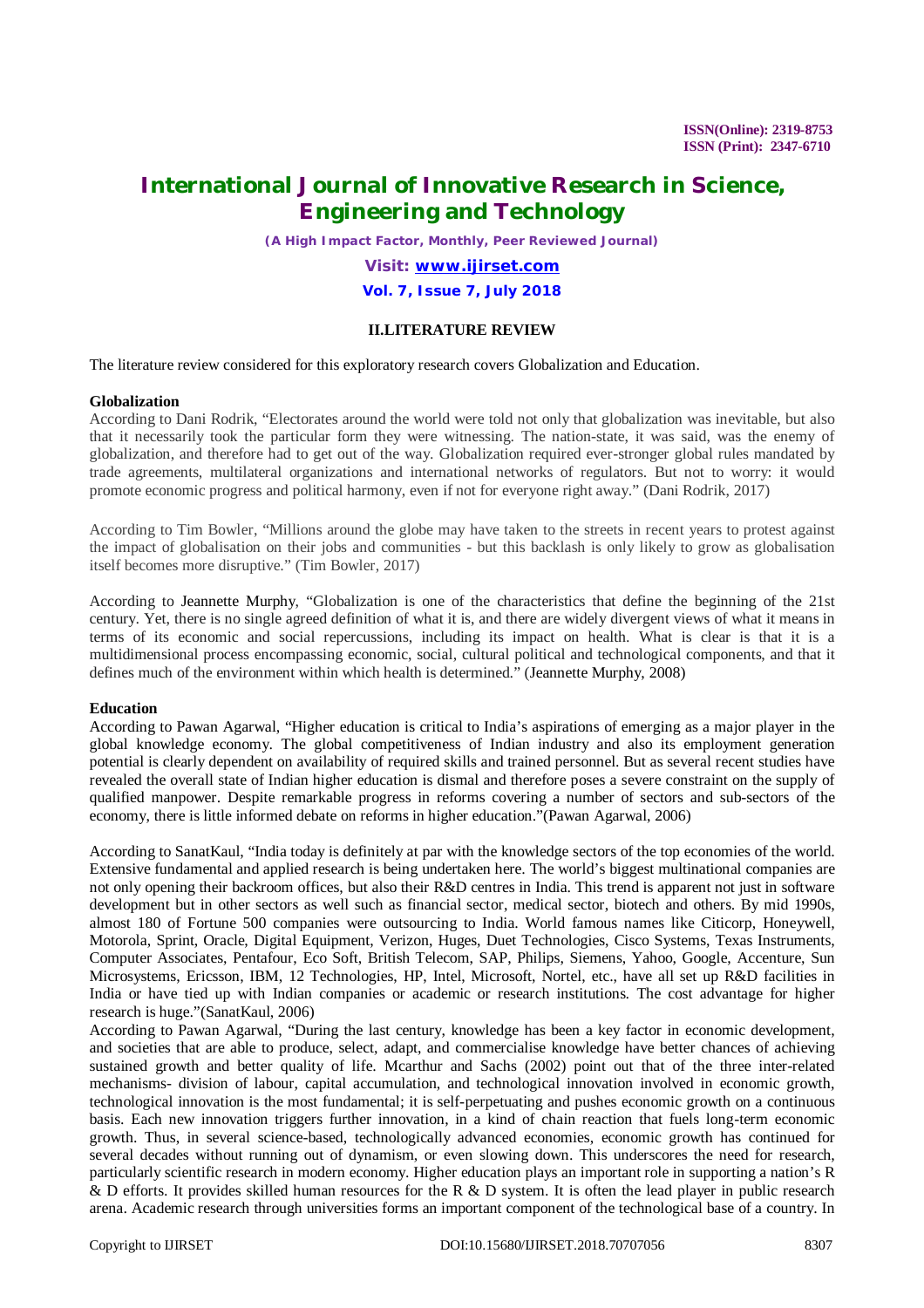*(A High Impact Factor, Monthly, Peer Reviewed Journal)*

### *Visit: [www.ijirset.com](http://www.ijirset.com)* **Vol. 7, Issue 7, July 2018**

the USA that has the most vibrant and the largest R  $\&$  D system in the world, higher education plays a vital role."(Pawan Agarwal, 2006)

### **Education and Globalization**

According to Marcelo Suarez, "In today's globalizing world the governments of developing countries are faced with a plethora of demands on their time and resources. Managing debt burdens, dealing with international donors and financial institutions, tackling health crises such as HIV-AIDS and tuberculosis, protecting the environment, and promoting domestic industry to help producers penetrate export markets are just a few of the major issues landing daily on policy makers' desks. Developing an integrated set of priorities in a rapidly changing economic environment is becoming increasingly complex. Education has the potential to make these tasks easier in a number of ways. First, a strong educational system can help create a deep pool of resources from which competent policy makers will emerge. The ability to grasp, absorb, and select from a large number of facts; aptitude for flexible, creative thinking; skills in working with others to achieve goals; and a determination to get results all can be developed by a good education. Second, education has powerful effects on human development- weak human capabilities are the source of many of the problems policy makers are confronted with. Knowledge promotes health-seeking behavior and good health, not to mention good doctors and medical staff. It can also help improve women's status in society. Poverty, too, is easier to escape if people can learn new skills and work productively with others. And third, economic development in a global market is easier if a country's workforce both is productive and has the mental agility to retrain for new industries as old ones become defunct and new opportunities arise." (Marcelo Suarez, 2004)

According to Simon Marginson, "Globalization refers to the formation of world systems, as distinct from internationalization which presupposes nations as the essential unit. Globalization includes finance and trade; communications and information technologies; migration and tourism; global societies; linguistic, cultural and ideological convergence; and world systems of signs and images. While it does not negate the nation-state, it changes its circumstances and potentials. In the global era, government continues to be largely national in form, and education is, if anything, more central to government, while issues of identity and difference become more important in the politics of education." (Simon Marginson, 2010)

According to Anderson, "The full meaning of global education and the realities which make it imperative are discussed in this work. Global education is defined as "consisting of efforts to bring about the changes in the content, in the methods, and in the social context of education in order to better prepare students for citizenship in a global age." This definition contains three major propositions that have far reaching implications for education. The first proposition is: "The students now in the nation's schools are becoming citizens within the context of a global era in human history." In connection with this proposition, the author illustrates the global quality of life in the contemporary world; provides a brief historical overview of the globalization of the human condition; discusses how the history, the geography, the economics, the politics, and the sociology of the human condition have become globalized; and argues that the cumulative consequence of these developments is the creation of a global society. The second proposition is: "The demands of citizenship in a global age call for the development of competencies that have not been traditionally emphasized by the schools." In regard to this proposition, the author discusses the meaning of citizenship, indicates four ways in which citizenship has been altered by the globalization of the human condition, and outlines four kinds of competencies that appear central to the exercise of citizenship in a global age. The third proposition is "Certain changes must take place in the content, in the methods, and in the social context of education if schools are to become more effective agents of citizen education in a global age." The author argues that there is a need to globalize the content of education, to personalize the methods of education, and to internationalize the social context of education." (Anderson, 1979)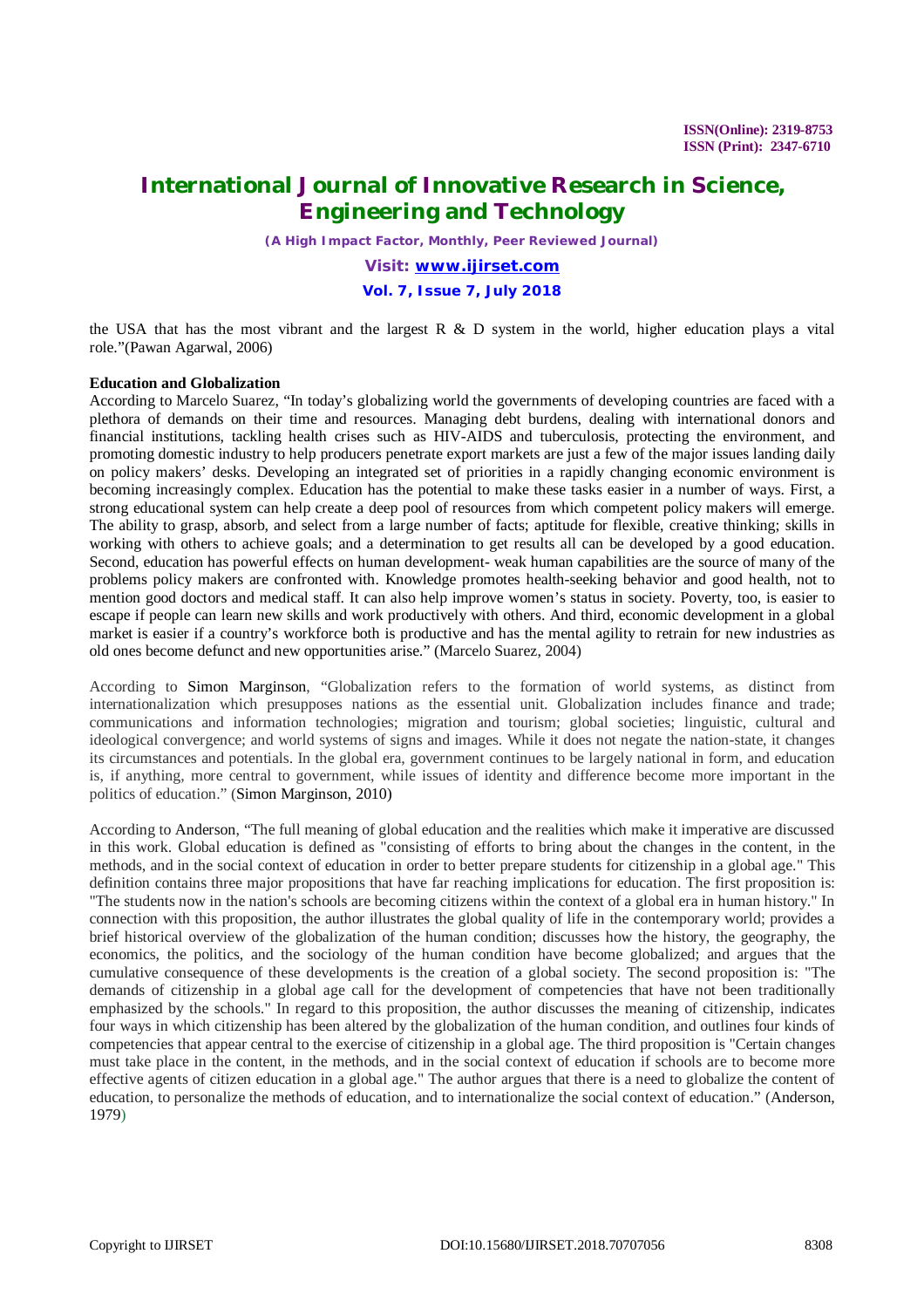*(A High Impact Factor, Monthly, Peer Reviewed Journal)*

### *Visit: [www.ijirset.com](http://www.ijirset.com)*

#### **Vol. 7, Issue 7, July 2018**

### **IV.OBSERVATION**

On completing an extensive secondary research and literature review, the following conclusions can be made. *There is a direct relationship between globalization and education.*

This clearly indicates that there is a direct relationship between globalization and education and and this has been illustrated in the conceptual model

### **V.RESEARCH GAP**

Research has been conducted extensively on the relationship between globalization and education However, little research has been conducted on the relationship between globalization and education in India. This research aims at filling this gap by understanding how globalization impacts education.

#### **VI.CONCEPTUAL MODEL**

The Conceptual Model explains that Globalisation of Education has lead to the emergence of a standard International curriculum followed globally like the IB board.

#### **VII.CONCLUSION**

On doing an extensive Secondary Research and Literature Review about the relationship between globalization and education .it has been concluded that primary research on 300 net generation students will be conducted as a next step in order to test the correlation between globalization and education.

### **REFERENCES**

- 1. Alexander, R. J. (2001). Culture and pedagogy: International comparisons in primary education. Malden, MA: Blackwell.
- 2. Anderson-Levitt, K. M. (2008). Globalization and Curriculum. In F. M. Connelly (Ed.), SAGE Handbook of Curriculum and Instruction (pp. 329-348). Thousand Oaks, CA: SAGE Publications Inc.
- 3. Ariely, G. (2012). Globalisation and the decline of national identity? An exploration across sixty-three countries. Nations and Nationalism, 18 (3), 461-482. doi: 10.1111/j.1469-8129.2011.00532.x
- 4. Barrell, B. (n.d.). Rethinking globalization as a guiding paradigm for educational change. Retrieved from <http://www.mun.ca/educ/faculty/mwatch/fall4/barrell.htm>
- 5. Can the U.S. Rare-Earth Industry Rebound? | MIT Technology Review. (n.d.). Retrieved October 31, 2014, from <http://www.technologyreview.com/news/421472/can-the-us-rare-earth-industry-rebound/>
- 6. Cappon, P. The globalization of education: Facing new common realities. Education Canada, 42(1), 4-7. Retrieved from [http://www.cea](http://www.cea-)ace.ca/education-canada/article/globalization-education-facing-new-realities
- 7. Carnoy, M., Hallak, J., &Caillods, F. (1999). Globalization and educational reform: What planners need to know. Unesco, International Institute for Educational Planning.
- 8. Carnoy, M. and Rhoten, D. (2002). What does globalization mean for educational change? A comparative approach. Comparative Education Review 46(1), 1-9.
- 9. Crash Course. (n.d.). Retrieved October 31, 2014.
- 10. Cummings, W. K. (1999). The Institutions of education: Compare! Compare! Compare!. Comparative Education Review, 43(4), 413-437.
- 11. Deyhle, D., Swisher, K., Stevens, T., &Galván, R. T. (2008). Indigenous Resistance and Renewal: From Colonizing Practices to Self-Determination. In F. M. Connelly (Ed.), SAGE Handbook of Curriculum and Instruction (pp. 329-348). Thousand Oaks, CA: SAGE Publications Inc.
- 12. Eyre, L. (2002). "No strings attached"?: Corporate involvement in curriculum. Canadian Journal of Education, 27(1), 61-80. Retrieved fro[mhttp://login.ezproxy.library.ualberta.ca/login?url=http://www.csse-scee.ca/CJE/Articles/CJE27-1.htm](http://login.ezproxy.library.ualberta.ca/login?url=http://www.csse-scee.ca/CJE/Articles/CJE27-1.htm)
- 13. Givvin, K. B, Hiebert, J., Jacobs, J. K., Hollingswoth, H., &Gallimore, R. (2005). Are there national patterns of teaching? Evidence from the TIMSS 1999 Video Study. Comparative Education Review, 40(3), 311-343.
- 14. Globalization. (October 28, 2014). In Wikipedia. Retrieved October 28, 2014, from<http://en.wikipedia.org/wiki/Globalization>
- 15. Global Mind: The Future of Globalization and Its Impact On Our World (2013, June 20). [Video File]. Retrieved from <https://www.youtube.com/watch?v=SG8DCgjkGzY>
- 16. Grant, A. (1996). No end of grief: Indian residential schools in Canada. Winnipeg, Canada: Pemmican Publications.
- 17. Haig-Brown-C. (1993). Resistance and renewal: Surviving the Indian residential school. Vancouver, BC, Canada: Arsenal Pulp Press td.